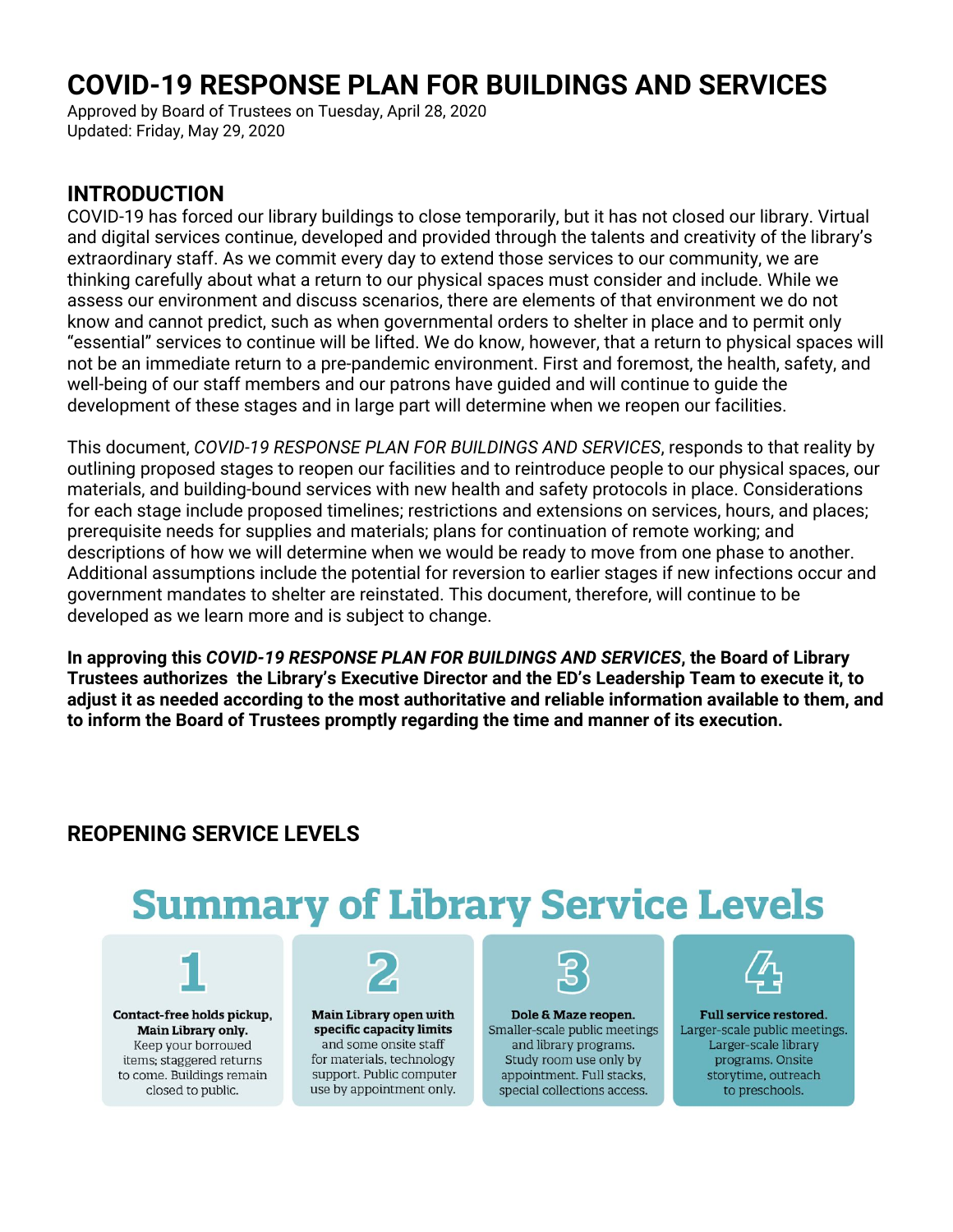## **Preparations for reopening buildings**

Library buildings are closed to the public. Virtual services and digital library access continue. Staff come in to prepare to reopen the buildings. **Anticipated date is dependent on local and state assessment of risk. Length of time for preparations is a minimum of two weeks.**

**Context:** Stay-at-home order is lifted by state and local authorities for the Oak Park region. Physical distancing is required. Infection risks are still high. Supplies are limited and restocking ability is uncertain.

#### **Service Level 1**

Main Library reopens to provide limited, contact-free access to physical materials (books, movies, and music) through curbside pickup. New materials will be processed. There will be no public access to the building. Materials returns will be gradually accepted using a contact free method and quarantined before check-in. Dole and Maze Branches remain closed. **Anticipated Date is dependent on local and state assessment of risk.**

**Context:** Physical distancing is required. Infection risks are still high. We have enough supplies to comply with safety recommendations for public and staff, but supply needs and availability are uncertain.

### **Service Level 2**

Patrons are able to come into the Main Library building for express services. Numbers of people in the building and time spent in the building may be limited. Home delivery resumes for registered patrons. Dole and Maze Branches remain closed. **Anticipated Date is dependent on local and state assessment of risk.**

**Context:** Physical distancing is still recommended, but infection risks are declining. Supply needs are predictable and supplies are plentiful.

**Summary:** Intention is that patron visits are brief and services do not encourage gathering or extended stays. Seating is removed from the public floors. No reservations for study rooms or meeting rooms are accepted and spaces are locked. Computer access may be offered by appointment or will be limited to express stations. Open hours are reduced from our regular schedule to allow for materials to be shelved and holds pulled before the library opens to the public. Specific hours for vulnerable patrons may be established. While open, there is limited face-to-face staff/public interaction. Limited staff assistance on service desks. Home delivery services may expand to include new patrons prioritizing seniors, families of young children, and patrons without internet access. Many staff continue to work from home as much as possible.

### **Service Level 3**

The majority of library services are reintroduced and all locations reopen. There may be limitations on larger group gatherings for meetings and programs. Programs for children in grade school and older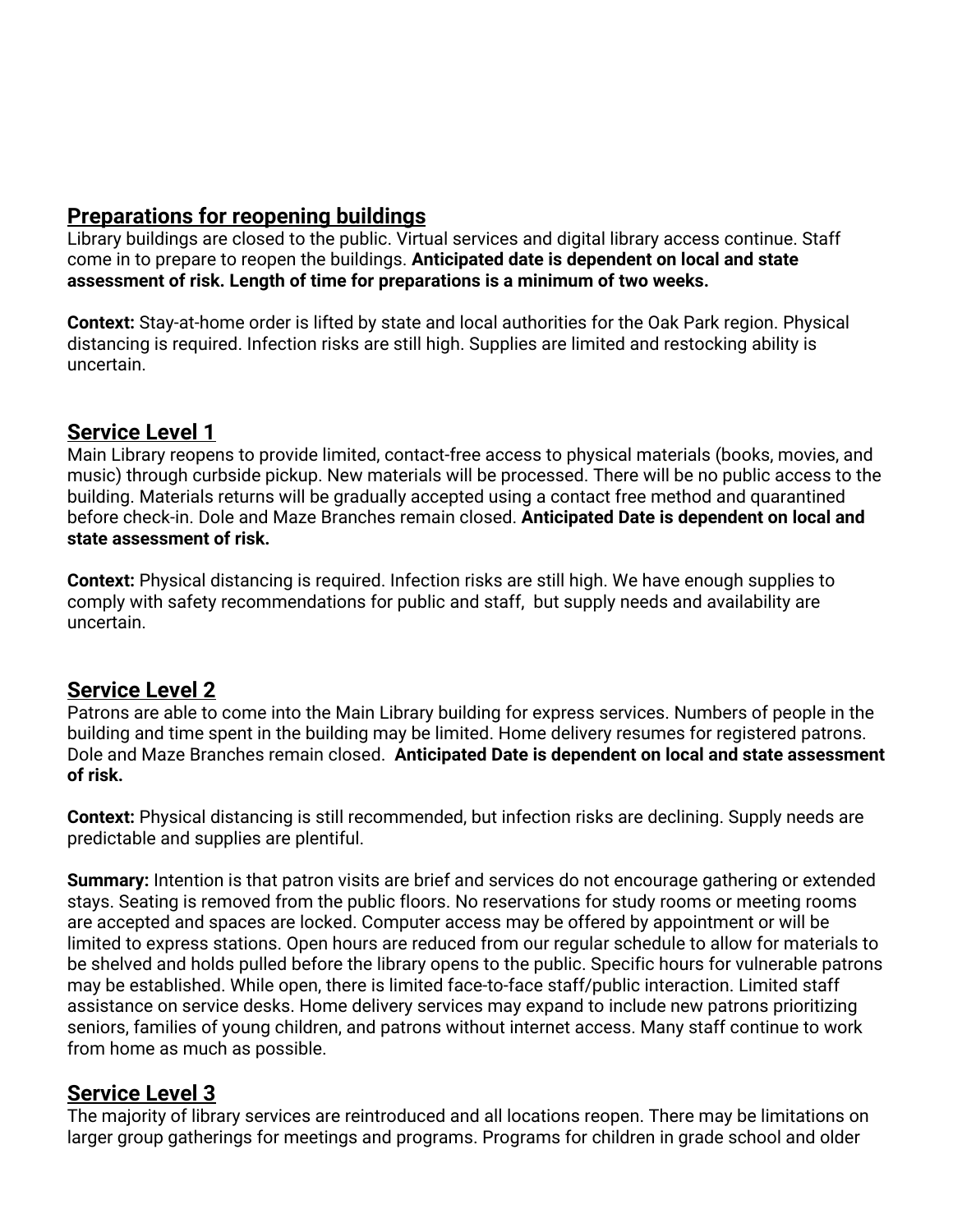may be offered as well as adult and teen programming, but children must be able to understand and practice safe hygiene and physical distancing. Community engagement and outreach to young children in-person is still suspended. **Anticipated Date is dependent on local and state assessment of risk.**

**Context**: Physical distancing guidelines have been relaxed to allow for smaller group gatherings. Large group gatherings are still considered a risk.

**Summary**: Some seating is re-introduced but configured to allow for physical distance. Study rooms may be used with one or two people. Computers are accessible at socially distant intervals. Desk staff are available on the service desks but only one staff member per desk.

#### **Service Level 4**

Full Service return to "our new normal". **Anticipated Date is dependent on local and state assessment of risk.**

**Context:** Infection threat is considered low or non-existent or there is a vaccine.

**Summary**: Service desks are fully staffed. Device checkouts are permitted and all computers are in operation. All seating areas are back on the floor. Larger group gatherings of all ages for meetings or library programs are allowed in meeting spaces at all locations. The Community Engagement team makes Book Bike visits and attends other outreach events. Visits to preschools and storytimes resume. Art exhibits may be scheduled.

*Continued on the next page*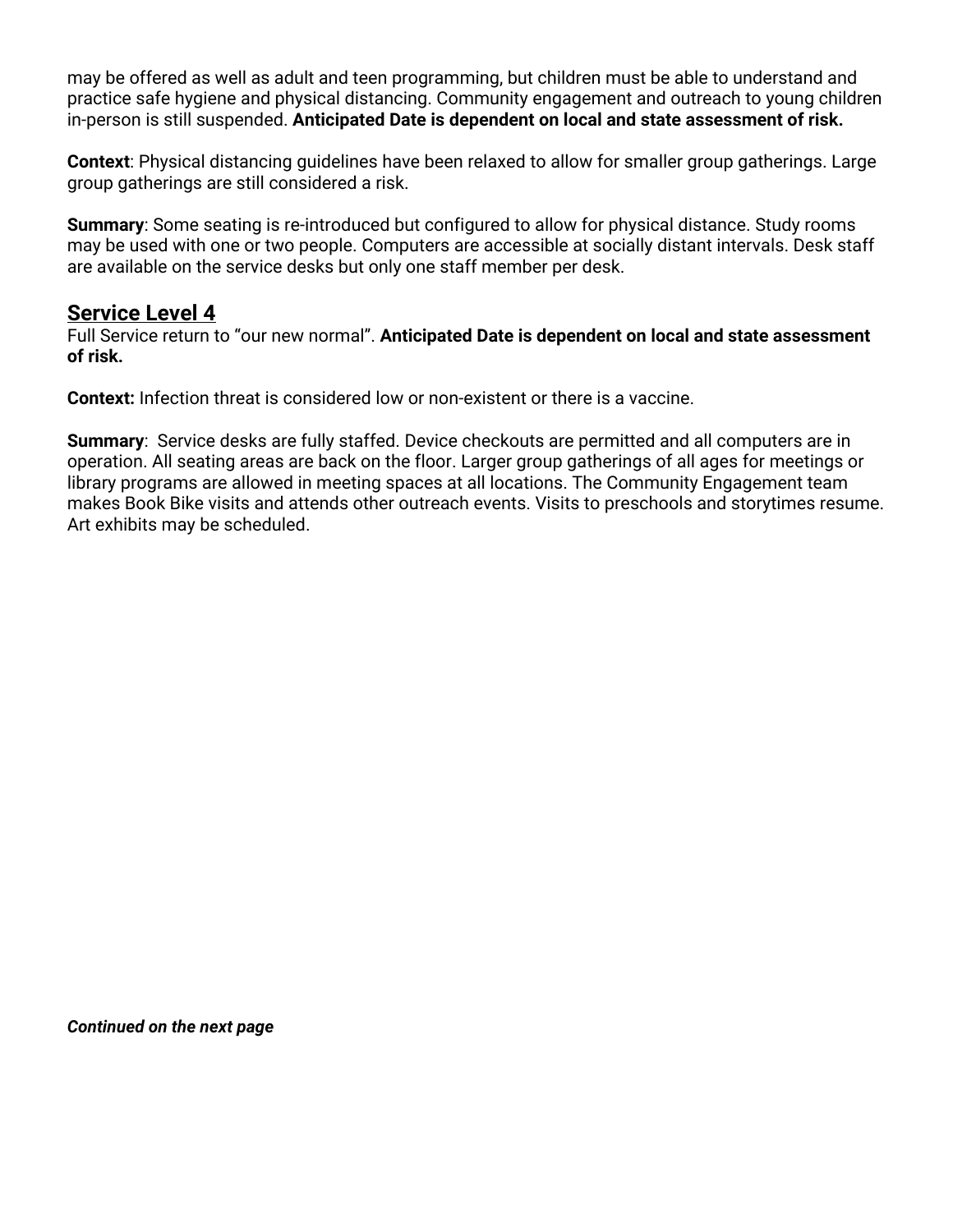# **PROCEDURAL DETAILS**

### **HUMAN RESOURCES GUIDELINES**

The health and well-being of library staff members is our highest priority. Therefore, the library's Leadership Team created the Safer Working Guide of current best practices for reintroducing services and reopening buildings after COVID-19 closures. The library will reinforce these best practices and safety guidelines with regard to preventative health measures throughout the stages of reopening the library buildings.

#### **SPACES, SERVICES, PROGRAMS, COLLECTIONS, TECHNOLOGY Prior to reopening tasks**

LT - Determine Main Library building public hours and access level to physical resources for service level 2.

● We are considering open hours for the public from 10 AM - 6 PM Monday through Saturday with the first hour from 10 -11 AM reserved for seniors and vulnerable patrons. This recommendation is to offer a consistent daily schedule and to allow for time before and after open hours for shelving and other work in the public spaces. Sunday would also be closed for this purpose.

#### Spaces

- Clean Main Library spaces.
- Remove all seating from public spaces.
- Prepare staff and public spaces for physical distancing.
- Order, organize and distribute required/recommended sanitation supplies in staff and public areas.

Services and Programs

- Continue to promote and expand digital library (collections, technology, services, programming).
- Continue to provide remote tech help with digital collections and online resources.
- Continue to verify residency of new digital accounts.
- Continue to answer contact us emails, forwarded calls and chat.
- Schedule staff for Service Levels 2-4.

**Collections** 

- Continue selection and ordering on digital and physical materials.
- Continue working with SWAN on holds processing setup and workflow
- Conduct materials and supplies inventory.

**Technology** 

● Continue to provide technology infrastructure and support for staff working remotely and onsite.

# **Service Level 1 Tasks**

Spaces

- Areas/furniture that invite gathering that can not be removed are blocked off with caution tape or by other methods.
- Designated areas are used for quarantine of returned materials

Services and Programs

● Continue to promote and expand digital library (collections, technology, services, programming).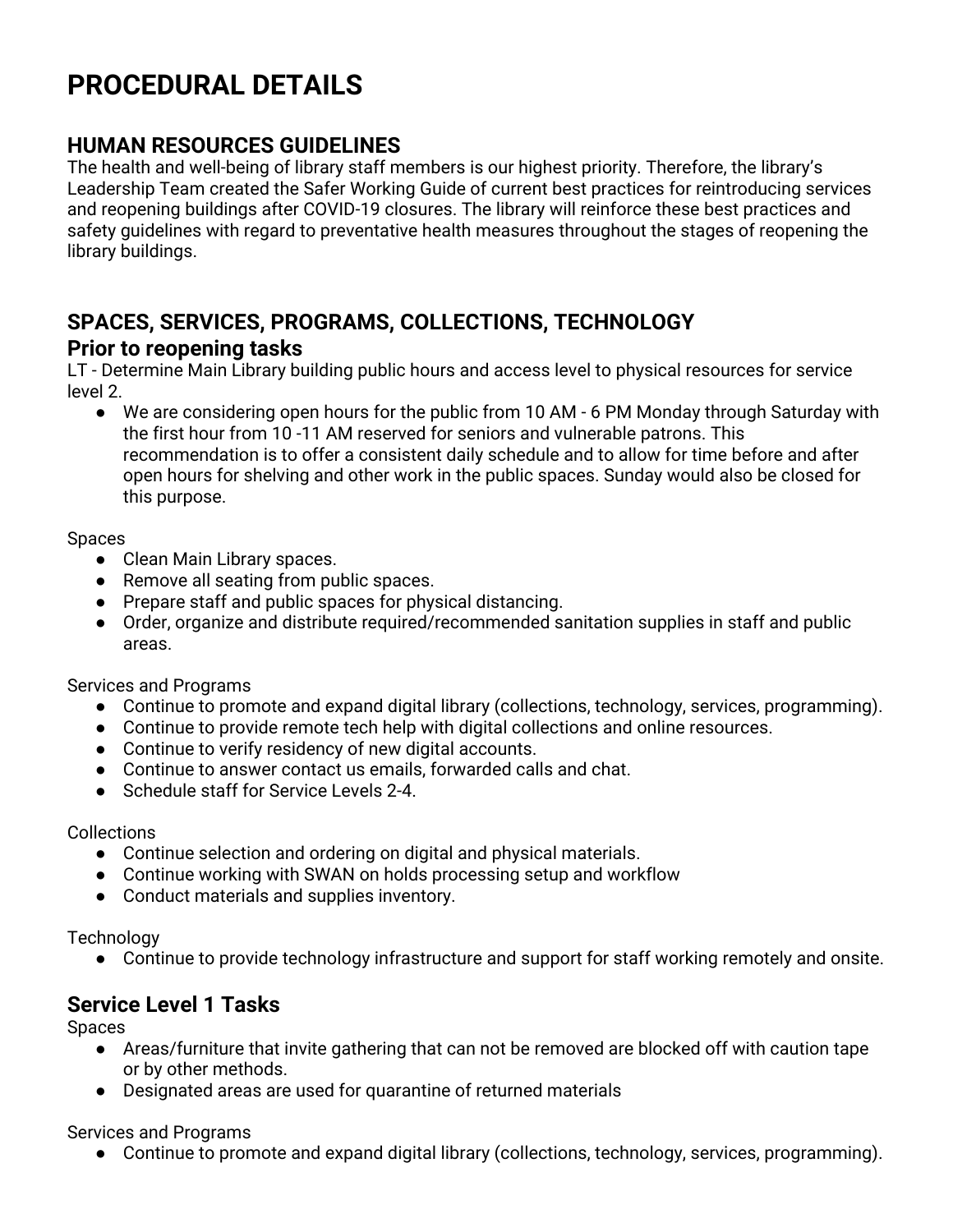- Continue to answer contact us emails, forwarded calls and chat.
- Continue to provide tech help with digital collections and online resources.
- Continue to develop and present virtual programming.
- Continue to verify residency of new digital accounts and convert digital accounts to full accounts as requested for holds pickup service.
- Co-host/Support virtual community group meetings

#### Collections

- Pull OPPL items on hold for Oak Park cardholders.
- Allow pickup of existing materials available on hold shelf.
- Curate materials by request for pick-up
- Receive, invoice, catalog and process new materials.
- Check-in, sort and shelve materials after sufficient quarantine.
- Continue to conduct materials and supplies inventory

#### **Technology**

- Possibly offer free small print jobs for pickup.
- Prepare public technology for Service Levels 2-4.

## **Service Level 2 Tasks**

LT - Determine Maze and Dole public library hours and access to physical resources for Service Level 3.

Spaces

● Maze and Dole prepare for reopening.

Services and Programs

- Service desks are staffed at the Main Library with one person per service desk.
- Home delivery resumes for registered patrons and may expand to include new patrons prioritizing seniors, families of young children and patrons without internet access.
- Prepare summer reading prizes for mailing, pickup or delivery.

Collections

- Continue to receive, invoice, catalog and process new materials.
- Continue to check-in, sort and shelve materials after sufficient quarantine.
- Check in materials from RAILS deliveries (when service is restored) and other returns after sufficient quarantine.
- Continue to conduct materials and supplies inventory.

**Technology** 

● Offer several public PC express stations available by appointment only.

# **Service Level 3 Tasks**

Spaces

- Some furniture is reintroduced and placed at safe physical distances.
- Signage with guidelines for study room use is posted.
- Toys are reintroduced to the children's spaces. Toys that cannot be regularly [cleaned](https://nrckids.org/CFOC/Database/3.3) and [sanitized](https://nrckids.org/CFOC/Database/3.3) will not be used.

Services and Programs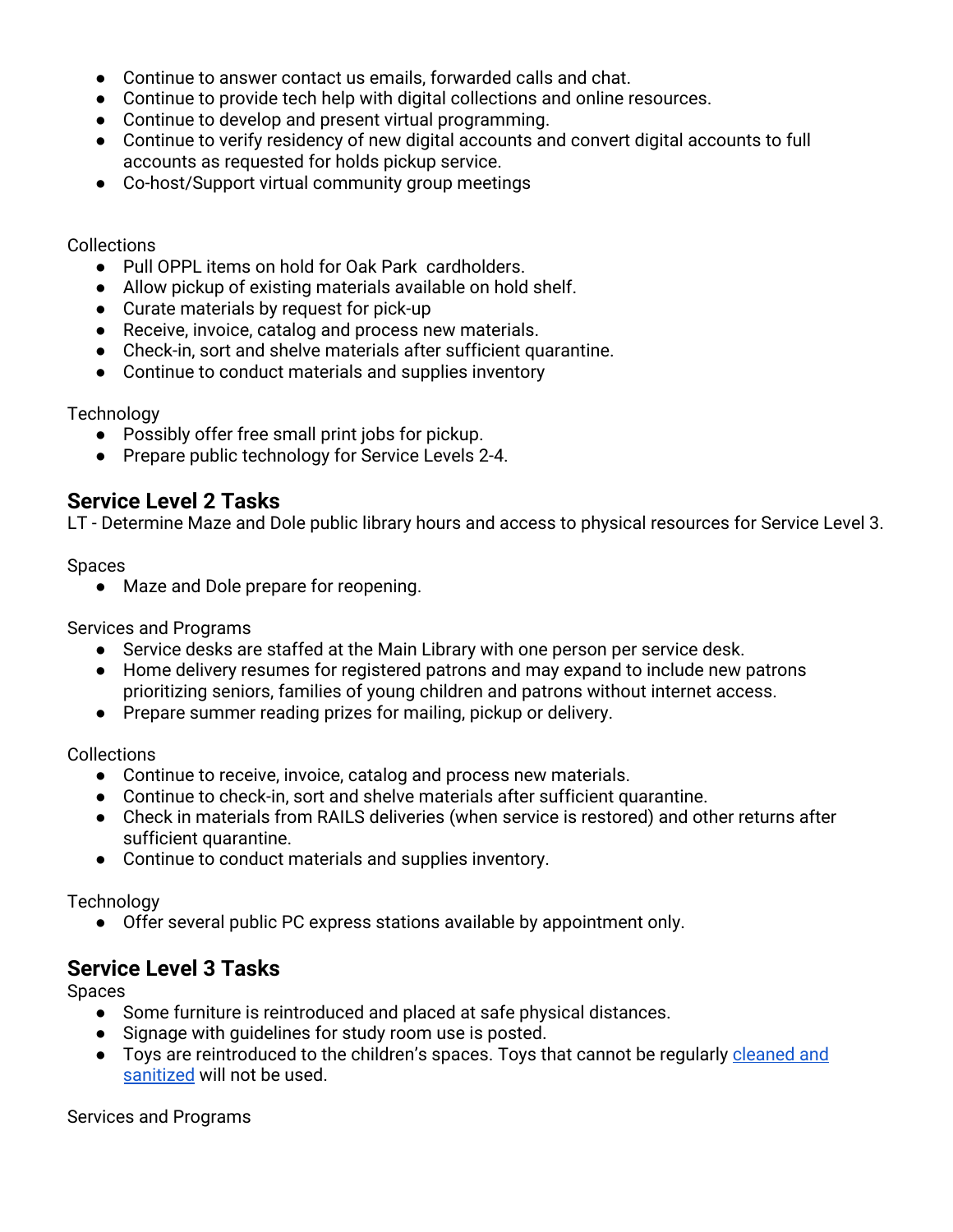- Meeting reservations for small groups (size informed by local and state recommendations) are accepted.
- Library programs are planned for small audiences (size informed by local and state recommendations and registration required to be able to enforce limits). Programs for children may be planned for ages 5-7 (with a caregiver) or for Grades 3 and up (children must be able to understand and comply with physical distancing and safe hygiene practices during the program).
- Volunteers may assist with projects that can be done remotely.

Collections

● All collections services are fully restored at all locations.

**Technology** 

● Public PCs and copy/scan/print/fax stations are accessible with socially distant intervals at all locations.

#### **Service Level 4 Tasks**

- Conduct evaluation of COVID-19 reopening plan.
- Volunteers may resume traditional support services.
- All public technology is fully accessible at all locations.

### **RESOURCES INFORMING THIS PLAN**

- 2019 Novel [Coronavirus](https://www.railslibraries.info/issues/178451) (COVID-19) April 24, 2020 Reaching Across Illinois Libraries [www.railslibraries.info](http://www.railslibraries.info/)
- [Coronavirus](https://www.imls.gov/coronavirus-covid-19-updates) (COVID-19) Updates April 24, 2020 Institute of Museums and Libraries [www.imls.gov](http://www.imls.gov/)
- Coronavirus Disease 2019 (COVID-19) Resources for [Businesses](https://www.cdc.gov/coronavirus/2019-ncov/community/organizations/businesses-employers.html) and Employers April 24, 2020 Centers for Disease Control and Prevention, [www.cdc.gov](http://www.cdc.gov/)
- [Coronavirus](https://www.ila.org/advocacy/coronavirus-resources) Resources April 24, 2020 Illinois Library Association [www.ila.org](http://www.ila.org/)
- [Coronavirus](https://www.urbanlibraries.org/member-resources/coronavirus-resources) Resources April 23, 2020 Urban Library Council [www.urbanlibraries.org](http://www.urbanlibraries.org/)
- COVID-19 [Information](https://support.swanlibraries.net/covid-19) April 24, 2020 SWAN Library Services [www.swanlibraries.net](http://www.swanlibraries.net/)
- HR Source Coronavirus: Resources for Employers, Sample Forms and Documents, April 24, 2020, [www.hrsource.org](http://www.hrsource.org/)
- Pandemic [Preparedness](http://www.ala.org/tools/atoz/pandemic-preparedness) | Tools, Publications & Resources April 24, 2020 American Library Association [www.ala.org](http://www.ala.org/)
- [Resources](https://theharwoodinstitute.org/resources) The Harwood Institute April 24, 2020 The Harwood Institute [www.theharwoodinstitute.org](http://www.theharwoodinstitute.org/)

# **QUESTIONS**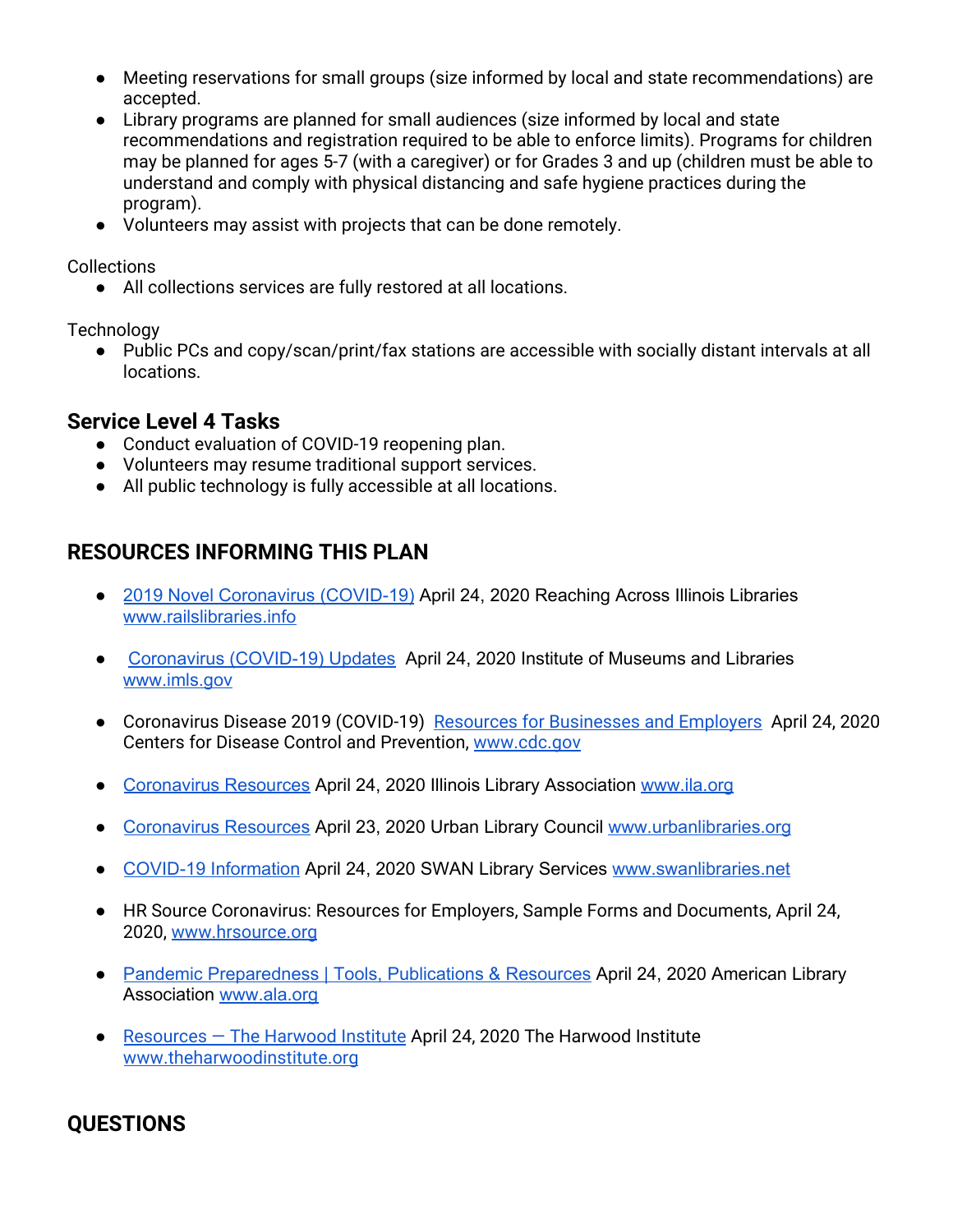**What positions can do the above tasks?** Staff whose work is suspended during certain stages may be reassigned to work on other tasks.

**How many staff can be working in an area at the same time?** Managers will identify the numbers for their service area that allow for physical distancing. Staff will also be trained in how to navigate working together safely in a shared environment.

**What should the shift patterns be to ensure proper social distancing at work?** Create shifts based on service area needs and number of people who can work safely together as indicated above.

**What hours do we need to be open to accomplish the above tasks?** In some stages the library may reduce hours open to the public, so staff can accomplish their work safety such as shelving.

#### **Examples of tasks that can be done from home?**

- Promoting and expanding digital library (collections, technology, services, programming)
- Answering contact us emails, forwarded calls and chat
- Providing tech help with digital collections and online resources
- Verifying residency of new digital accounts
- Making/sewing masks
- Developing and presenting virtual programming
- Selecting and ordering new materials
- Preparing and sending important communications daily to staff and community members
- Meeting virtually to plan, coordinate, and evaluate our work and its effectiveness

**How will HR help us determine which employees are high risk and need to work remotely or remain off work?** HR will provide managers a list of their staff who are over 60. Managers will have conversations with their staff to determine if they are able to return to work. If staff say they are unable to return to work due to higher risk, and e-work is not available, the manager will instruct the staff member to inform HR and provide their reason. HR will listen to the concerns of staff and then confirm to managers/schedulers to make adjustments as needed.

**What are the necessary supplies and equipment needed for maximum health protection? (Gloves, masks, shields if the public are approaching any desks).** We will rely on CDC guidance for this at each phase.

**What tasks should be linked to the reopening of other institutions?** We will coordinate our reopening plans/tasks with RAILS/SWAN and other partner institutions.

#### **How do we clean and disinfect library spaces if someone is sick with the virus?**

- Close off areas used by the person who is sick.
- Open outside doors and windows and use ventilating fans to increase air circulation in the area.
- Wait 24 hours before cleaning or disinfecting.
- Clean and disinfect all areas used by the person who is sick, such as offices, bathrooms, common areas, shared electronic equipment like tablets, touch screens, keyboards
- Once an area has been appropriately disinfected, it can be opened for use.

#### **How is close contact defined for the purpose of contact tracing?**

According to Mike Charley, Public Health Director for Oak Park, it is being within approximately 6 feet (2 meters) of a COVID-19 case for at least a period of 10 minutes; close contact can occur while caring for,